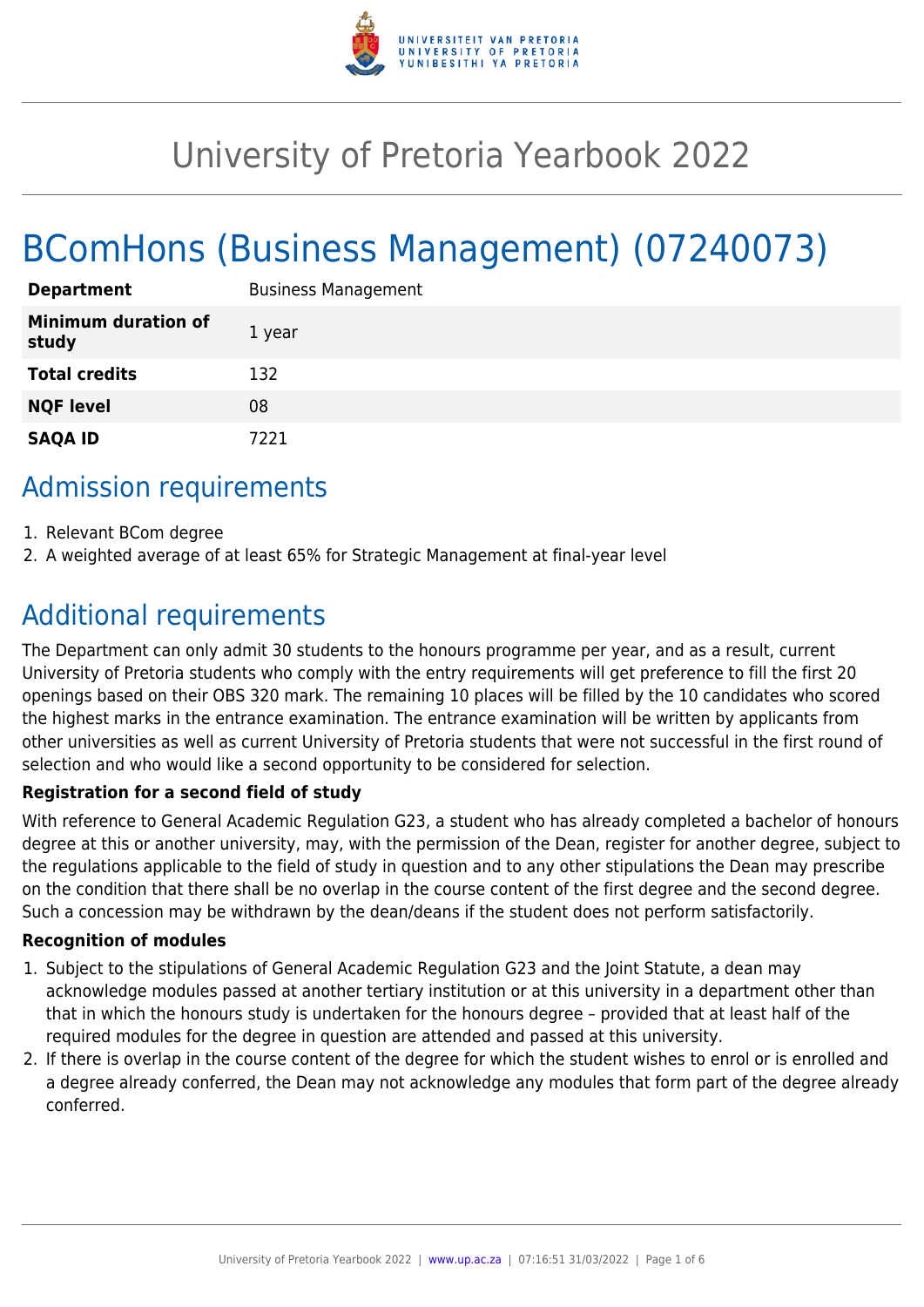

# Other programme-specific information

- All the modules are compulsory and a minimum of 120 credits must be obtained. Only students registered for the BComHons (Business Management) degree programme may register for SBE 780, INR 780, OBS 780, OBS 782 and OBS 785.
- A semester mark of 40% is required to be admitted to the examination.
- The semester mark will be compiled from assignments, group projects and written tests.
- Final examinations will take place during May/June and October/November annually.
- A final mark of 50% is required to pass a module.
- There are no supplementary examinations for any of the modules.
- A maximum of two (2) years will be allowed for the completion of the honours degree.

# Examinations and pass requirements

Subject to the provisions of General Academic Regulation G26, a head of department determines, in consultation with the Dean when the honours examinations in his/her department will take place, provided that:

- honours examinations which do not take place before the end of the academic year must take place before the closing date of the special exam period in the beginning of the following academic year, and all examination results must be submitted to Student Administration before the closing date of submission of marks; and
- honours examinations which do not take place before the end of the first semester may take place no later than the closing date of the exam period, and all examination results must be submitted to Student Administration on or before the closing date of submission of marks.

The head of the department determines:

- whether a candidate will be admitted to a supplementary examination, provided that a supplementary examination is granted, only once in a maximum of two prescribed semester modules or once in one year module.
- the manner in which research reports are prepared and examined in his/her department.

Supplementary examinations (if granted) cover the same subject matter as was the case for the examinations. A student may not enrol for the same module more than once, unless the dean has approved a second enrolment based on an application supported by a valid reason or motivation. Also refer to General Academic Regulation G18.3.

**NB:** Full details are published in each department's postgraduate information brochure, which is available from the relevant head of department. The minimum pass mark for a research report is 50%.

Subject to the provisions of G26, the subminimum required in subdivisions of modules is published in the study guides, which are available from the relevant head of department.

# Pass with distinction

In order to be awarded the BComHons (Business Management) degree with distinction, a student must meet the following criteria:

- Obtain a Grade Point Average of at least 75% including at least 75% for the research component
- Complete the degree within the minimum period prescribed.
- Only the final mark of the first attempt to pass the modules or research report will be considered.
- The GPA will be not be rounded up to a whole number.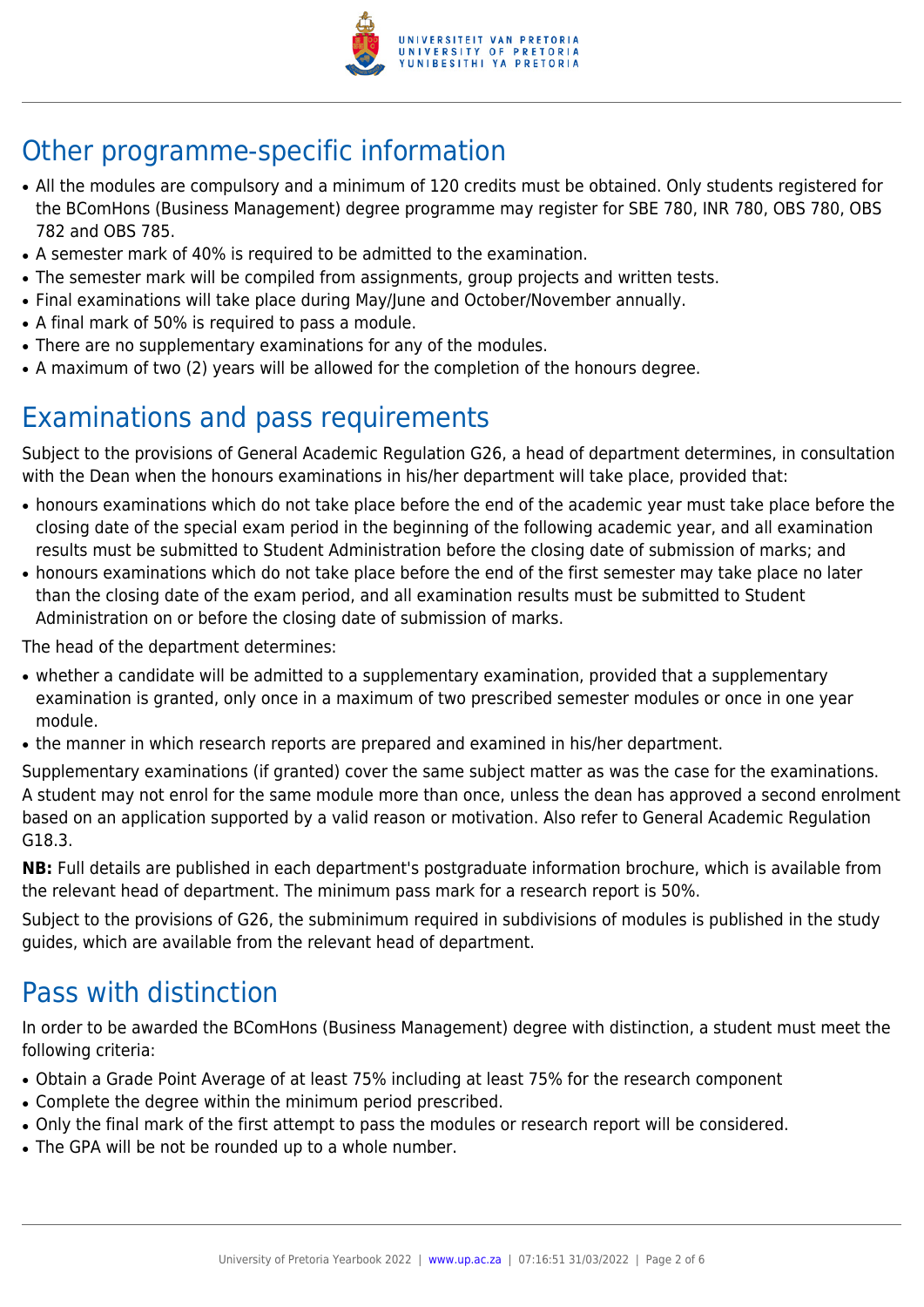

# Curriculum: Final year

**Minimum credits: 120**

### **Core modules**

#### **International business management 780 (INR 780)**

| <b>Module credits</b>         | 15.00                                                                |
|-------------------------------|----------------------------------------------------------------------|
| <b>NQF Level</b>              | 08                                                                   |
| <b>Prerequisites</b>          | Only for BComHons (Business Management) students OBS 310 and OBS 320 |
| <b>Contact time</b>           | 5 block weeks of 3 hours each                                        |
| <b>Language of tuition</b>    | Module is presented in English                                       |
| <b>Department</b>             | <b>Business Management</b>                                           |
| <b>Period of presentation</b> | Semester 1 or Semester 2                                             |

#### **Module content**

The purpose of this module is to enhance the international perspective of South African business people and other interested parties in order to increase the competitiveness of local businesses. This can be done by the student gaining appropriate knowledge on international trade in general and international or multinational businesses in particular.

Study themes:

- Globalisation;
- National differences in political economy;
- International trade theory;
- Foreign direct investment;
- The strategy of international business;
- The organising of international business;
- Entry strategy and strategic alliances and
- Global marketing and RandD.

#### **Strategic finance 780 (OBS 780)**

| <b>Module credits</b>         | 15.00                          |
|-------------------------------|--------------------------------|
| <b>NQF Level</b>              | 08                             |
| <b>Prerequisites</b>          | FBS 212 and FBS 222            |
| <b>Contact time</b>           | 5 block weeks of 3 hours each  |
| <b>Language of tuition</b>    | Module is presented in English |
| <b>Department</b>             | <b>Business Management</b>     |
| <b>Period of presentation</b> | Semester 1 or Semester 2       |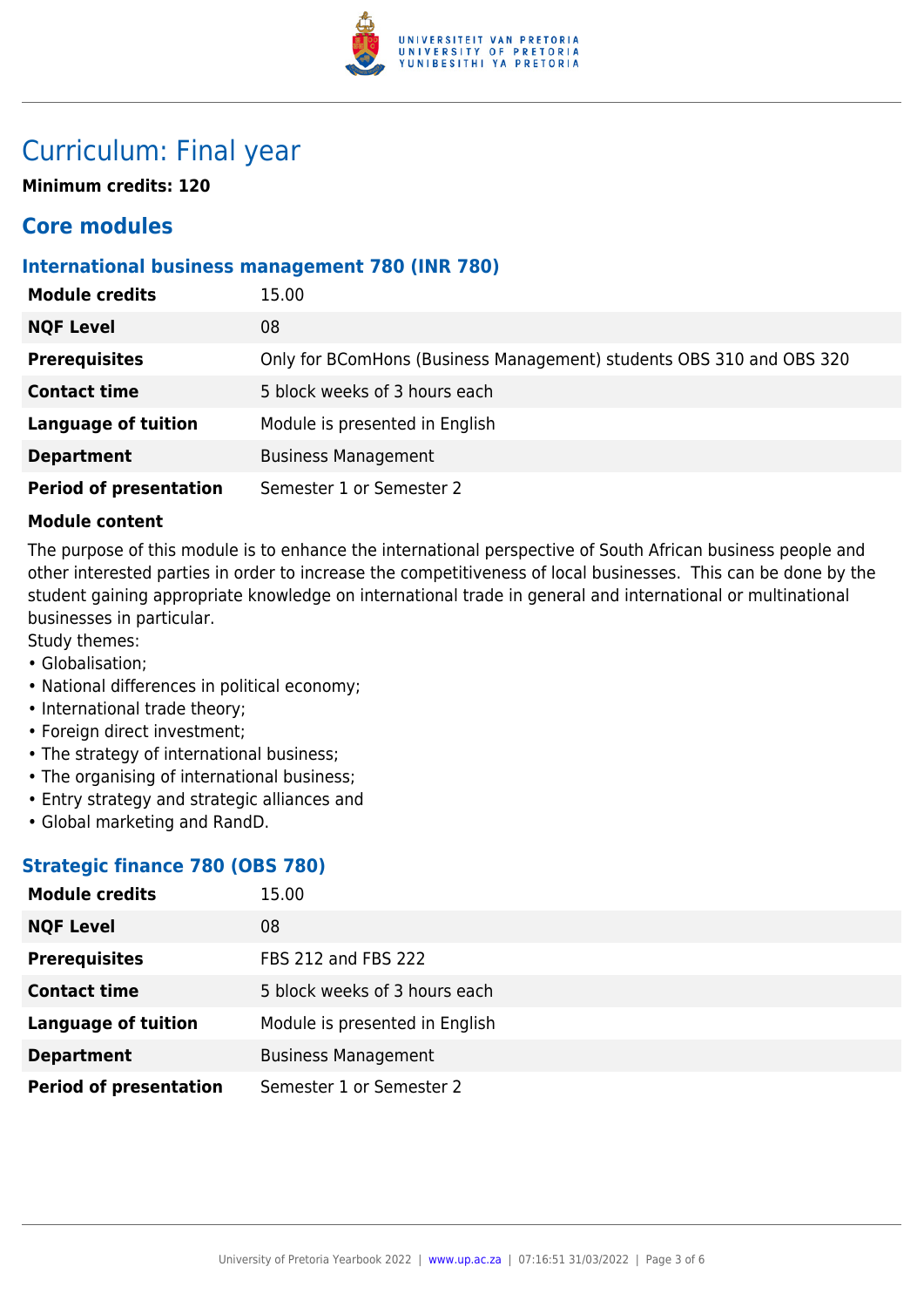

#### **Module content**

This module builds on the basic financial management and costing skills acquired at undergraduate level. It emphasises and expands on basic costing skills that managers may need to provide sound oversight of the costing function. The focus of the module is to provide the aggregated financial management knowledge to make informed capital budgeting decisions. There is furthermore an emphasis on emerging forms of reporting and alternative source of finance, with a specific emphasis on sustainable finance and integrated reporting.

#### **Strategic operations management 782 (OBS 782)**

| <b>Module credits</b>         | 20.00                          |
|-------------------------------|--------------------------------|
| <b>NQF Level</b>              | 08                             |
| <b>Prerequisites</b>          | OBS 310 and OBS 320            |
| <b>Contact time</b>           | 15 contact hours               |
| <b>Language of tuition</b>    | Module is presented in English |
| <b>Department</b>             | <b>Business Management</b>     |
| <b>Period of presentation</b> | Semester 1 or Semester 2       |

#### **Module content**

The module focuses on the design, implementation and analysis of an operations management strategy; the role of operations management and the relationship between operations, products and services; contemporary trends and innovations in operations management; aims of an operations strategy and how operations strategy develops over time; designing a product operations strategy and the appropriate strategic fit to the environment, designing the services operations strategy and the appropriate strategic fit to the environment; implementing the operations strategy and how global and dynamic contexts affects the implementation; analysing the operations strategy and measurement of the operations strategy.

#### **Analytical decision-making 785 (OBS 785)**

| <b>Module credits</b>         | 15.00                          |
|-------------------------------|--------------------------------|
| <b>NQF Level</b>              | 08                             |
| <b>Prerequisites</b>          | OBS 310 and OBS 320            |
| <b>Contact time</b>           | 5 block weeks of 3 hours each  |
| <b>Language of tuition</b>    | Module is presented in English |
| <b>Department</b>             | <b>Business Management</b>     |
| <b>Period of presentation</b> | Semester 1 or Semester 2       |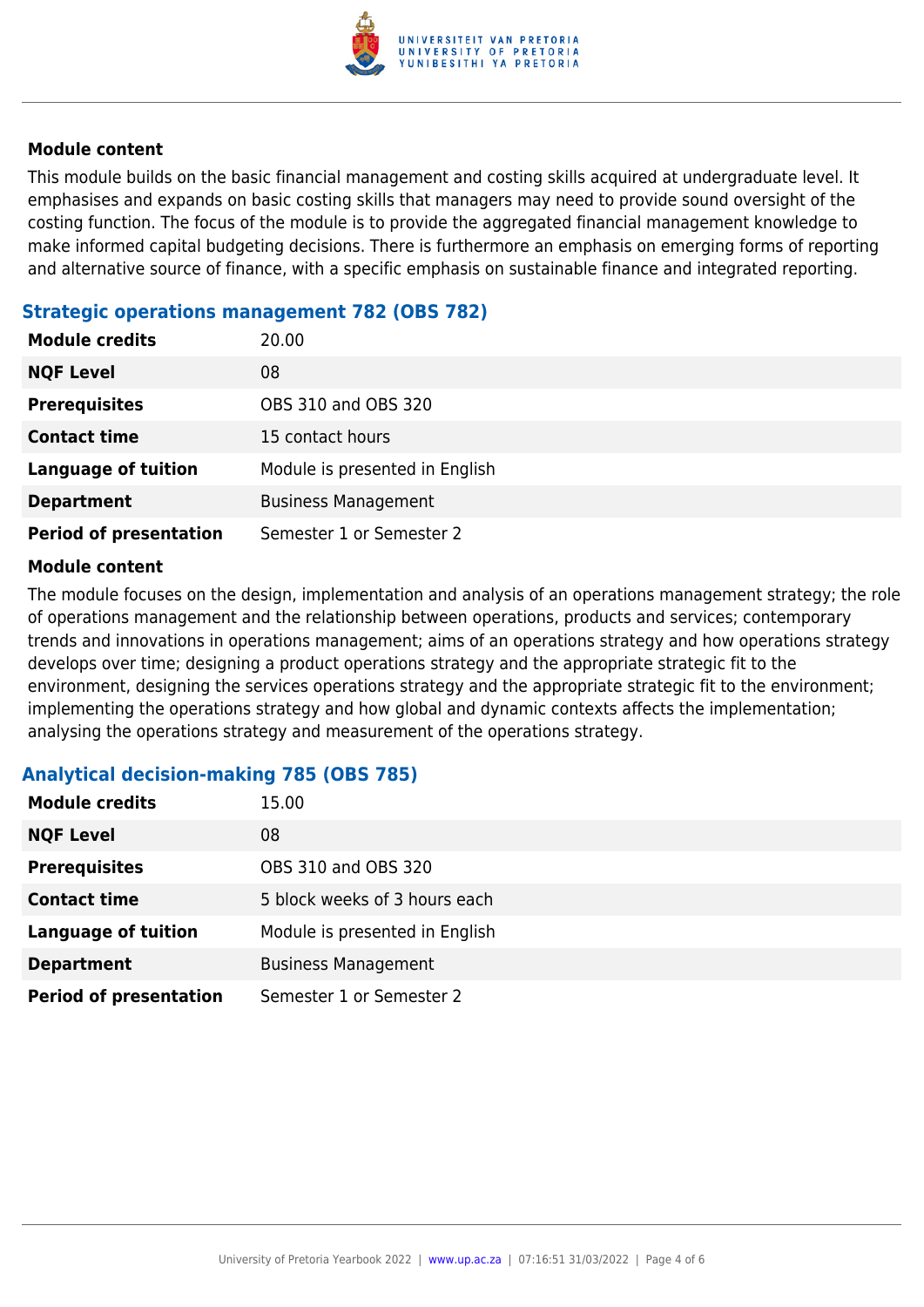

#### **Module content**

The module aims to inform future managers, consultants, and advisors on the psychological processes and biases underlying the decisions made by customers, competitors, colleagues, and themselves, with emphasis on how to incorporate such insights into business. This course will provide new insights into a personal approach to decision-making and enable the development of thinking and influencing skills required for effective strategic decisions, especially when faced with complex or ambiguous situations. Business analytics is covered within the context of decision-making. In addition, an applied decision-making aspect will focus on mastering quantitative modelling tools and techniques for business decision-making and deterministic optimisation techniques.

#### **Research report 790 (OBS 790)**

| <b>Module credits</b>         | 40.00                          |
|-------------------------------|--------------------------------|
| <b>NQF Level</b>              | 08                             |
| <b>Prerequisites</b>          | No prerequisites.              |
| <b>Contact time</b>           | 1 lecture per week S1, ad hoc  |
| <b>Language of tuition</b>    | Module is presented in English |
| <b>Department</b>             | <b>Business Management</b>     |
| <b>Period of presentation</b> | Year                           |

#### **Module content**

The purpose of this module is to introduce students to the nature and the role of research in a business enterprise so that they will be able to conduct and utilise research. Study themes:

- The role of research in an enterprise;
- Conceptualisation and the scientific thinking process;
- The research process;
- Research planning and design;
- Data gathering and analysis; and
- Reporting of research results.

The purpose of this module is to guide students through the process of planning a small-scale academic research study in the field of Business Management, collecting and analysing empirical data, and presenting the findings of the study in the form of a research article. Students will be guided to develop a research proposal for the research study during the first semester. During the second semester, students will be guided to collect and analyse the required data and to write a research article. Students will only be allowed to continue with the execution of their research projects (i.e., with the collection and analysis of data and the writing of a research article) during the second semester, if they have obtained a progress mark of at least 50% and passed the final research proposal at the end of the first semester with a sub-minimum mark of 50%

1 lecture per week during the first semester and ad hoc workshops during the second semester

#### **Strategic management 780 (SBE 780)**

| <b>Module credits</b> | 15.00               |
|-----------------------|---------------------|
| <b>NQF Level</b>      | 08                  |
| <b>Prerequisites</b>  | OBS 310 and OBS 320 |